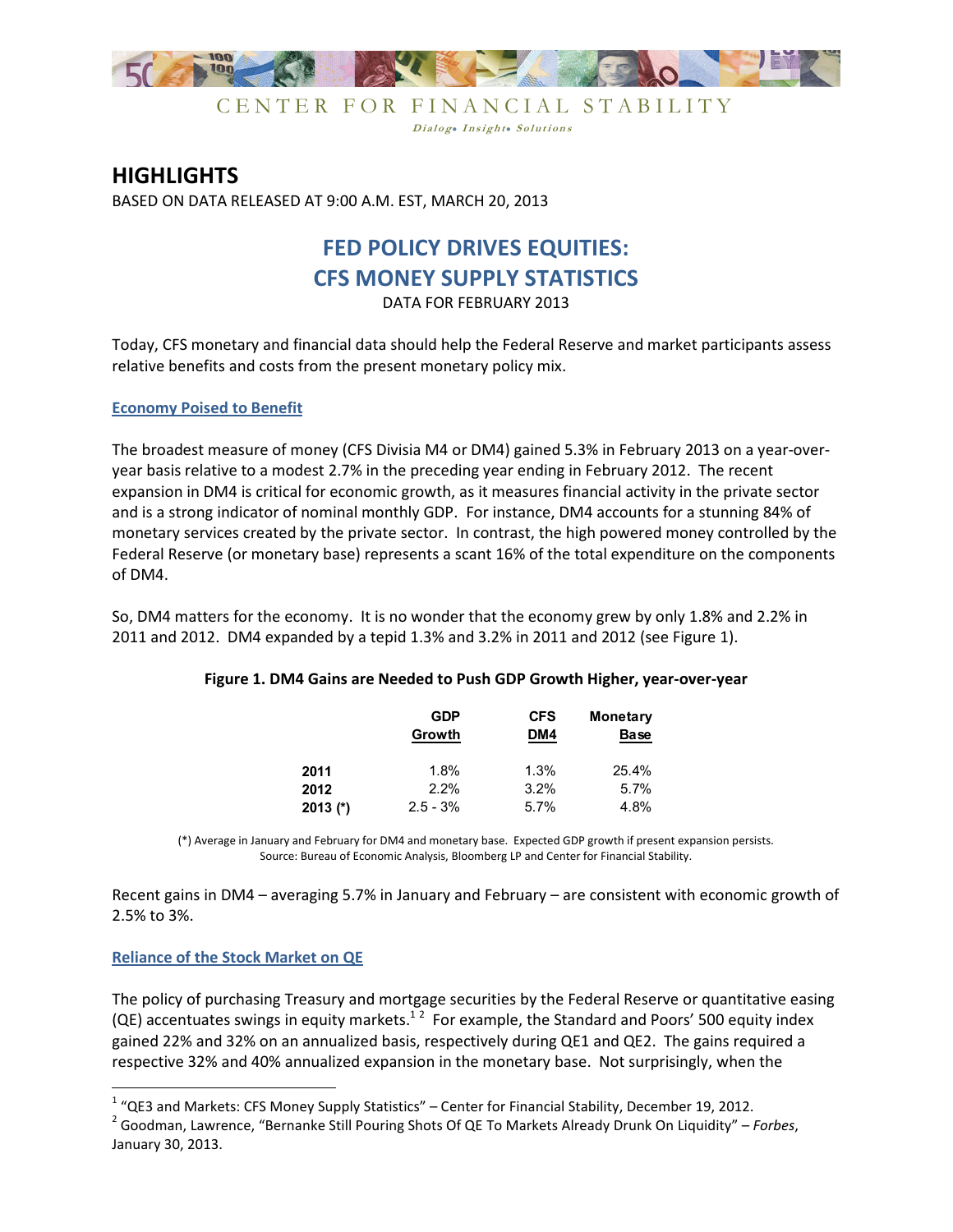

extraordinary monetary policy operations ceased and the monetary base slid by 9% and 1%, stocks plunged an annualized 23% and 46%.



**Figure 2. Dependence of Stocks on Absence or Presence of QE (Jan 2008 = 100)** 

Equity markets are off to a strong start in 2013 with an annualized gain in the S&P of 44% and a 45% push higher in the monetary base on an annualized basis.

|                 | 2007    | 2008    | 2009     | 2010     | 2011    | Sep-12  |         |         | Oct-12 Nov-12 Dec-12 Jan-13 Feb-13 |         |      |
|-----------------|---------|---------|----------|----------|---------|---------|---------|---------|------------------------------------|---------|------|
| <b>CFS DM4</b>  | 7.3%    | $8.4\%$ | -4.9%    | $-0.7\%$ | $0.9\%$ | $4.2\%$ | $4.4\%$ | $5.1\%$ | $6.8\%$                            | $6.1\%$ | 5.3% |
| <b>CFS DM4-</b> | 7.3%    | $2.6\%$ | $-5.0\%$ | $-0.6%$  | 2.7%    | $3.6\%$ | 3.9%    | 4.5%    | $6.7\%$                            | $6.2\%$ | 5.0% |
| <b>CFS DM3</b>  | 8.1%    | $3.0\%$ | $-2.3%$  | $0.1\%$  | $3.6\%$ | $4.2\%$ | 4.5%    | 4.8%    | $6.7\%$                            | $5.9\%$ | 4.8% |
| <b>Reserves</b> | $0.0\%$ | 1802%   | 38.8%    | -5.4%    | 48.2%   | -7.7%   | -6.9%   | -2.8%   | $-1.8%$                            | 1.0%    | 4.4% |

#### **Figure 3. Major CFS Monetary Aggregates and Reserve Balances, % year-over-year**

Source: Center for Financial Stability and Federal Reserve Board (total reserves of depository institutions).

#### **About CFS Money Supply**

CFS Divisia monetary measures were developed under the direction of Professor William A. Barnett one of the world's leading experts on monetary and financial aggregation theory. CFS money supply data are essential, especially since the Federal Reserve ceased production of M3 in 2006. Similarly, Divisia measures are superior, as they accurately weight various classifications of money from cash to leverage in the shadow banking system.

| For more information about CFS Divisia please contact: |                                 |  |                                         |  |  |  |
|--------------------------------------------------------|---------------------------------|--|-----------------------------------------|--|--|--|
| William A. Barnett                                     | (Methodology)                   |  | $(212)$ 626-2660 / wbarnett@the-cfs.org |  |  |  |
| Lawrence Goodman                                       | (Policy and Market Application) |  | $(212)$ 626-2660 / Igoodman@the-cfs.org |  |  |  |

Next release – April 17, 2013 at 9:00 A.M. EST